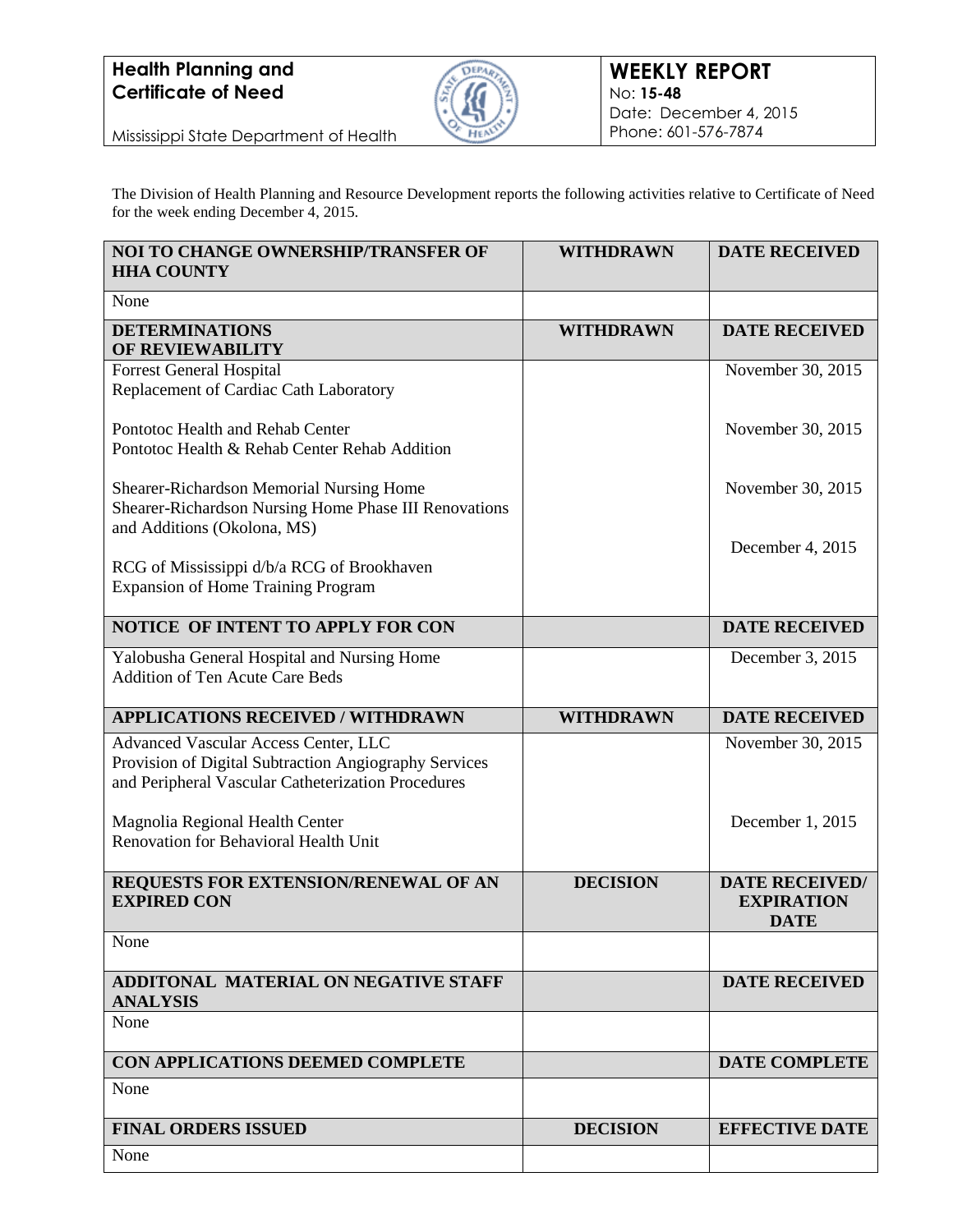

### **WEEKLY REPORT** No: **15-48** Date: December 4, 2015 Phone: 601-576-7874

Mississippi State Department of Health

| <b>SIX-MONTH EXTENSION REQUESTS</b>                                                                                                                                                                                                        | <b>DECISION</b>    | <b>EXPIRATION</b><br><b>DATE</b> |
|--------------------------------------------------------------------------------------------------------------------------------------------------------------------------------------------------------------------------------------------|--------------------|----------------------------------|
| None                                                                                                                                                                                                                                       |                    |                                  |
| HEARINGS DURING THE COURSE OF REVIEW                                                                                                                                                                                                       | <b>REQUESTED</b>   | <b>DATE</b><br><b>SCHEDULED</b>  |
| <b>CON Review Number: HG-RC-0515-008</b><br>St. Dominic - Jackson Memorial Hospital<br>Renovation and Expansion of Emergency Department<br>Capital Expenditure: \$40,071,029<br>Location: Jackson, Hinds County, Mississippi               |                    |                                  |
| Requestor: Jackson HMA LLC, d/b/a Merit Health<br>Central                                                                                                                                                                                  | August 27, 2015    | To Be Scheduled                  |
| <b>CON Review Number: ASC-NIS-0614-008</b><br>Madison Physician Surgery Center<br>Establishment of a Multi-Specialty Ambulatory Surgery<br>Center<br>Capital Expenditure: \$1,869,414.00<br>Location: Madison, Madison County, Mississippi |                    |                                  |
| Requestor(s): Madison Physician Surgery Center                                                                                                                                                                                             | September 10, 2014 | To Be Scheduled                  |
| CON Review: HG-RLS-1210-039<br>Patients' Choice Medical Center, Raleigh<br>Lease/Relocation of 10 Chemical Dependency Beds &<br>Offering of Adult Chemical Dependency Services<br>Capital Expenditure: \$58,400                            |                    |                                  |
| Requestor: Alliance Health Center, Meridian                                                                                                                                                                                                | March 16, 2011     | To Be Scheduled                  |
| <b>CON Review: FSF-NIS-0610-025</b><br>Gumtree Imaging, LLC Tupelo<br>Acquisition/Establishment and Offering of MRI Services<br>Capital Expenditure: \$1,090,000                                                                           |                    |                                  |
| Requestor: The Imaging Center at Gloster Creek Village                                                                                                                                                                                     | August 26, 2010    | To Be Scheduled                  |
| CON Review: ESRD-NIS-0908-031<br>Fresenius Medical Care-Calhoun City<br>Establish/Const of a 6-Station ESRD Facility in<br><b>Calhoun County</b><br>Capital Expenditure: \$462,471                                                         |                    |                                  |
| Requestor: Fresenius Medical Care                                                                                                                                                                                                          | March 9, 2010      | To Be Scheduled                  |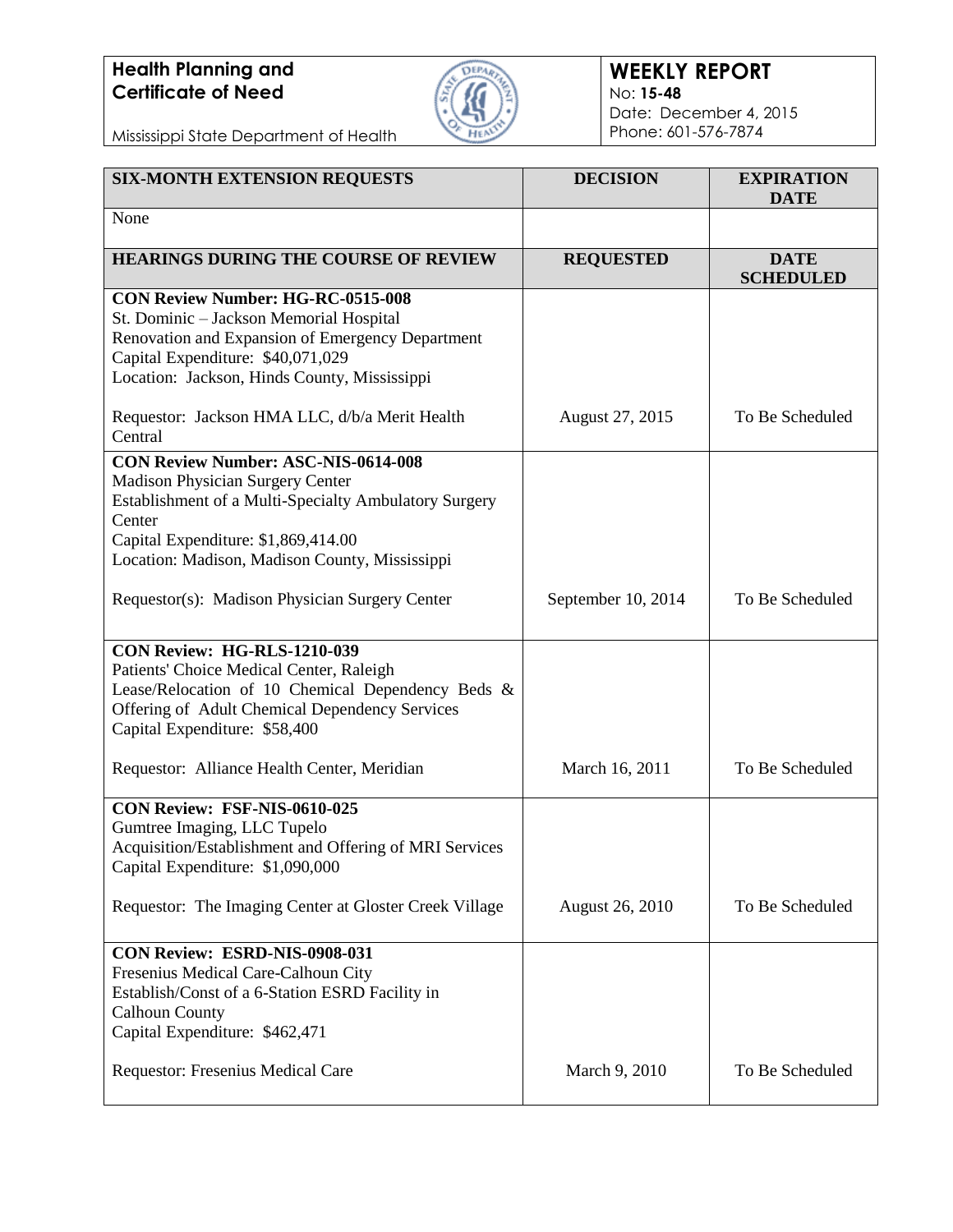

### **WEEKLY REPORT** No: **15-48** Date: December 4, 2015 Phone: 601-576-7874

Mississippi State Department of Health

| CON Review: ESRD-NIS-0908:035                         |                  |                  |
|-------------------------------------------------------|------------------|------------------|
| Fresenius Medical Care-Water Valley                   |                  |                  |
| Establish/Const. of a 6-Station ESRD facility in      |                  |                  |
| Yalobusha County                                      |                  |                  |
|                                                       |                  |                  |
| Capital Expenditure: \$462,471                        |                  |                  |
| Requestor: Fresenius Medical Care                     | March 9, 2010    | To Be Scheduled  |
| CON Review: FSF-NIS-0808-024                          |                  |                  |
| Advanced Medical Imaging of Greenville, LLC           |                  |                  |
| Provision of MRI Services in Washington County        |                  |                  |
| Capital Expenditure: \$0                              |                  |                  |
| Requestor: Delta Regional Medical Center              | December 3, 2008 | To Be Scheduled  |
| CON Review: FSF-NIS-0807-018                          |                  |                  |
| Desoto Imaging and Diagnostics, LLC                   |                  |                  |
| <b>Establishment of Mobile PET Services</b>           |                  |                  |
| Capital Expenditure: \$0                              |                  |                  |
|                                                       |                  |                  |
| Requestor: Baptist Memorial Hospital - DeSoto         | December 3, 2007 | To Be Scheduled  |
| CON Review: HG-NIS-1206-038                           |                  |                  |
| Laird Hospital, Inc.                                  |                  |                  |
| Offering of MRI Services at Rush Medical Clinic,      |                  |                  |
| Philadelphia                                          |                  |                  |
| Capital Expenditure: \$14,500                         |                  |                  |
|                                                       |                  |                  |
| Requestors: Neshoba County General Hospital & InSight | May 2, 2007      | To Be Scheduled  |
| <b>Health Corporation</b>                             |                  |                  |
| CON Review: FSF-NIS-1006-031                          |                  |                  |
| Starkville Orthopedic Clinic, Starkville              |                  |                  |
| Acquisition of MRI Equipment and Offering of Open     |                  |                  |
| <b>Orthopedic MRI Services</b>                        |                  |                  |
| Capital Expenditure: \$802,060                        |                  |                  |
| Requestor: Oktibbeha County Hospital                  | January 16, 2007 | To Be Scheduled  |
| OTHER HEARINGS DURING THE COURSE OF                   | <b>REQUESTED</b> | <b>DATE</b>      |
| <b>REVIEW</b>                                         |                  | <b>SCHEDULED</b> |
| None                                                  |                  |                  |
|                                                       |                  |                  |
|                                                       |                  |                  |
|                                                       |                  |                  |
|                                                       |                  |                  |
|                                                       |                  |                  |
|                                                       |                  |                  |
|                                                       |                  |                  |
|                                                       |                  |                  |